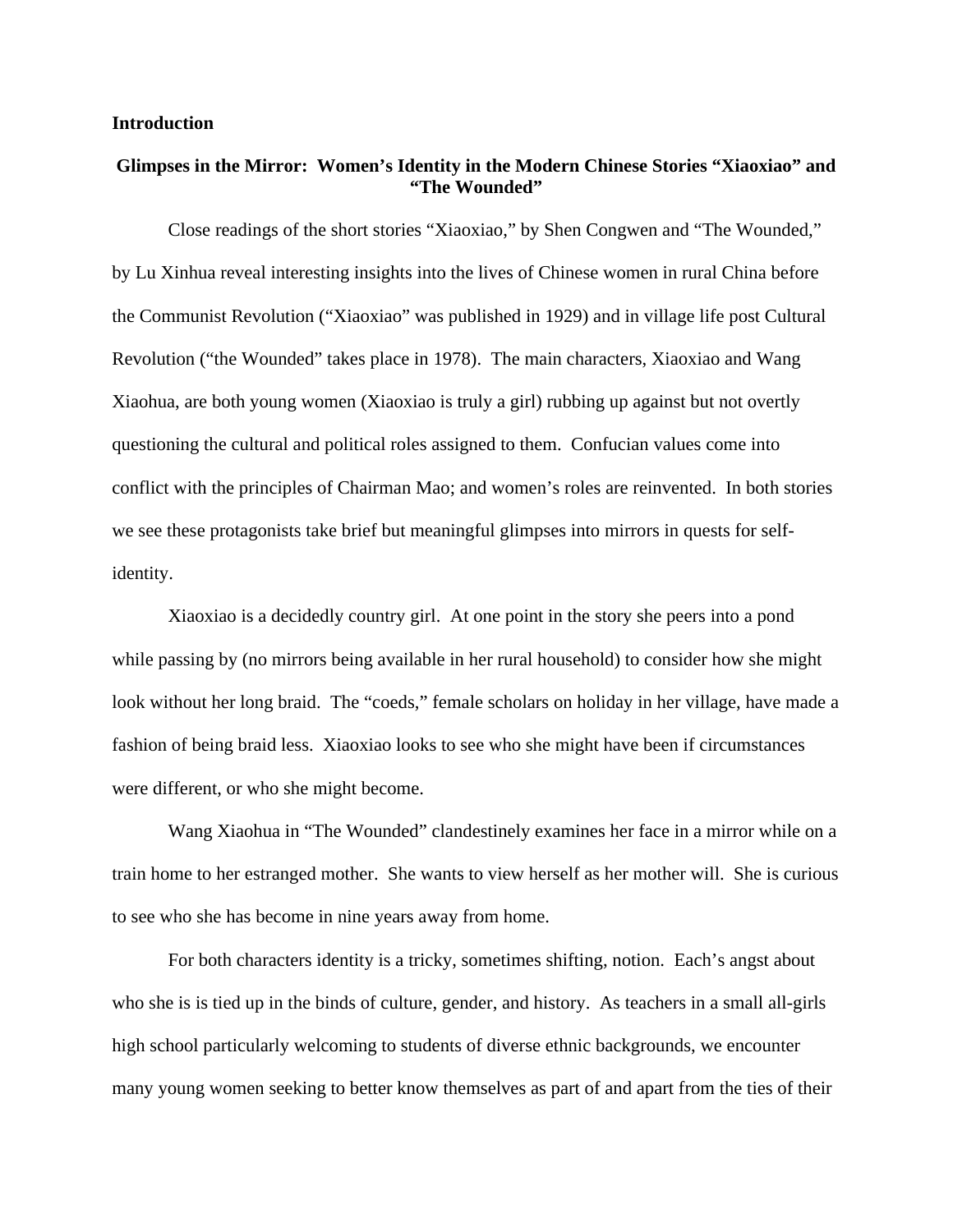various cultures. Self-identity is a uniquely fascinating topic for growing girls. Almost all genuine inquiry at this age can be traced back to the question: Who am I? We feel the quest for identity is well served by a combined study of literature and history. We read stories of others to better know ourselves; and we study history to find our roots in place and time.

We believe a pairing of history and literature is particularly beneficial in the reading of these two stories. Knowing the historical context places the reader more firmly in the minds of these two interesting characters; and once there, our students should find themselves further along their own quests for self-knowledge. This lesson plan seeks to provide a mix of relevant historical background and techniques for close reading of the stories with accompanying activities geared to fully engage the class and satisfy all learning styles. We envision a full treatment of these stories to sustain perhaps four to five class periods.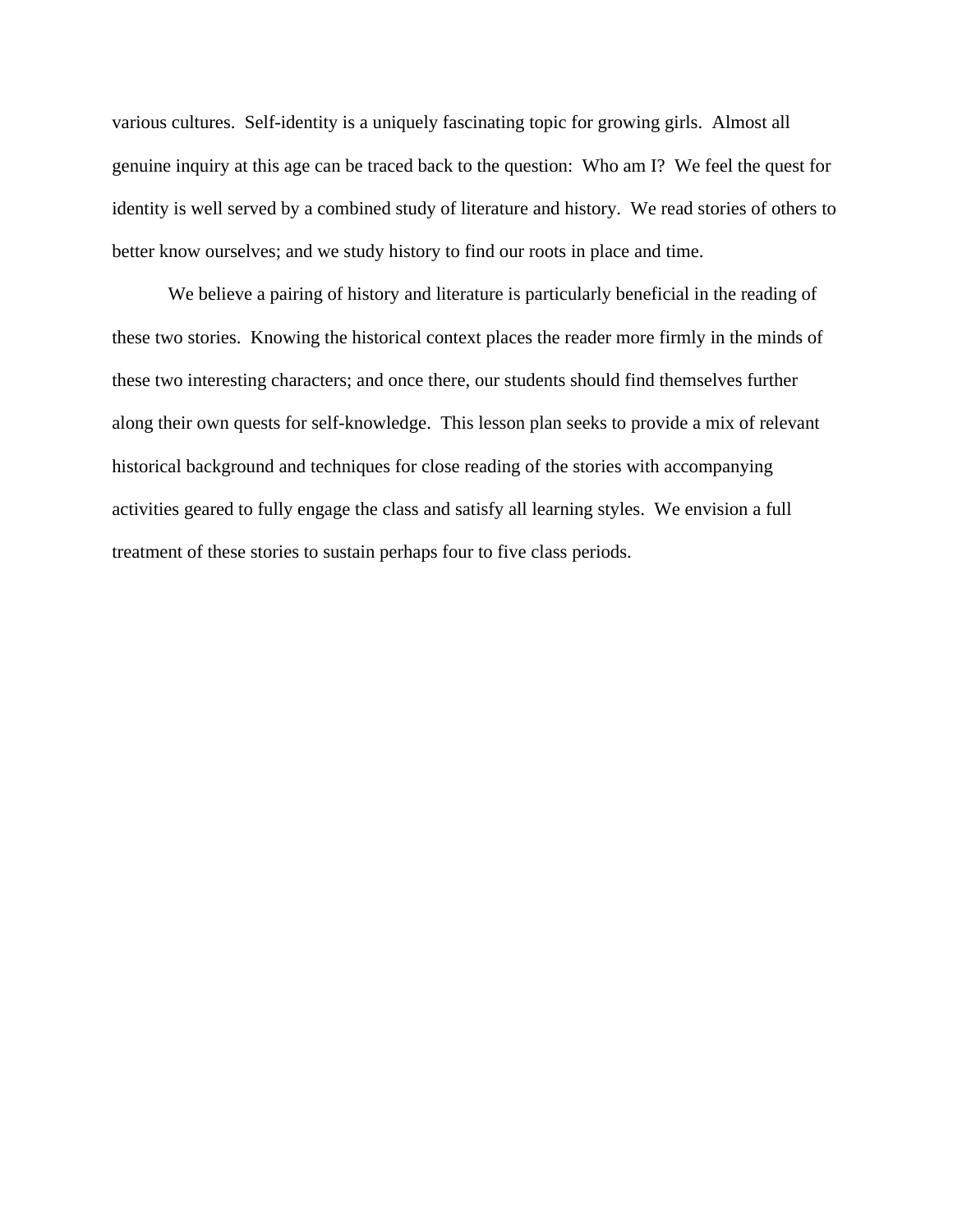## **Plot Summaries**

# **"Xiaoxiao," by Shen Congwen, trans. by Eugene Chen Eoyang**

Raised by her uncle in rural China, Xiaoxiao is married off at age eleven to a two-yearold husband. She serves ostensibly as his babysitter, with the understanding that she will bear his children when he comes of age. An influx of "coeds" (female scholars) to the village for their summer holidays is a source of fascination and the subject of much mockery for the traditional community. The coeds defy traditional female roles and behave and look different. Xiaoxiao jokes about the coeds with the other; but inside she partly longs to live this freer life. Something about Xiaoxiao's appearance and behavior makes the old grandfather of the household tease her frequently about how she should be a coed herself. An illegitimate pregnancy nearly jeopardizes Xiaoxiao's place in her husband's household, but a mix of inertia and logistics (plus the fact that she gives birth to a boy) allows her to stay. By the story's end, Xiaoxiao is a wife and mother of two. She no longer ponders the possibility of becoming a coed herself, but dreams of this alternative for future generations.

# **"The Wounded," by Lu Xinhua, trans. by Kenneth J. DeWoskin**

Set in the post Cultural Revolution period, "The Wounded" deals with the physical and emotional scars left on families caught up in this movement and its aftermath. Wang Xiaohua abandoned her mother nine years ago in order to shore up her own allegiance to the Communist Party. Her mother was accused of being a traitor by the Gang of Four, and her sullied name affects Wang Xiaohua's prospects. After moving away, Wang Xiaohua finds acceptance with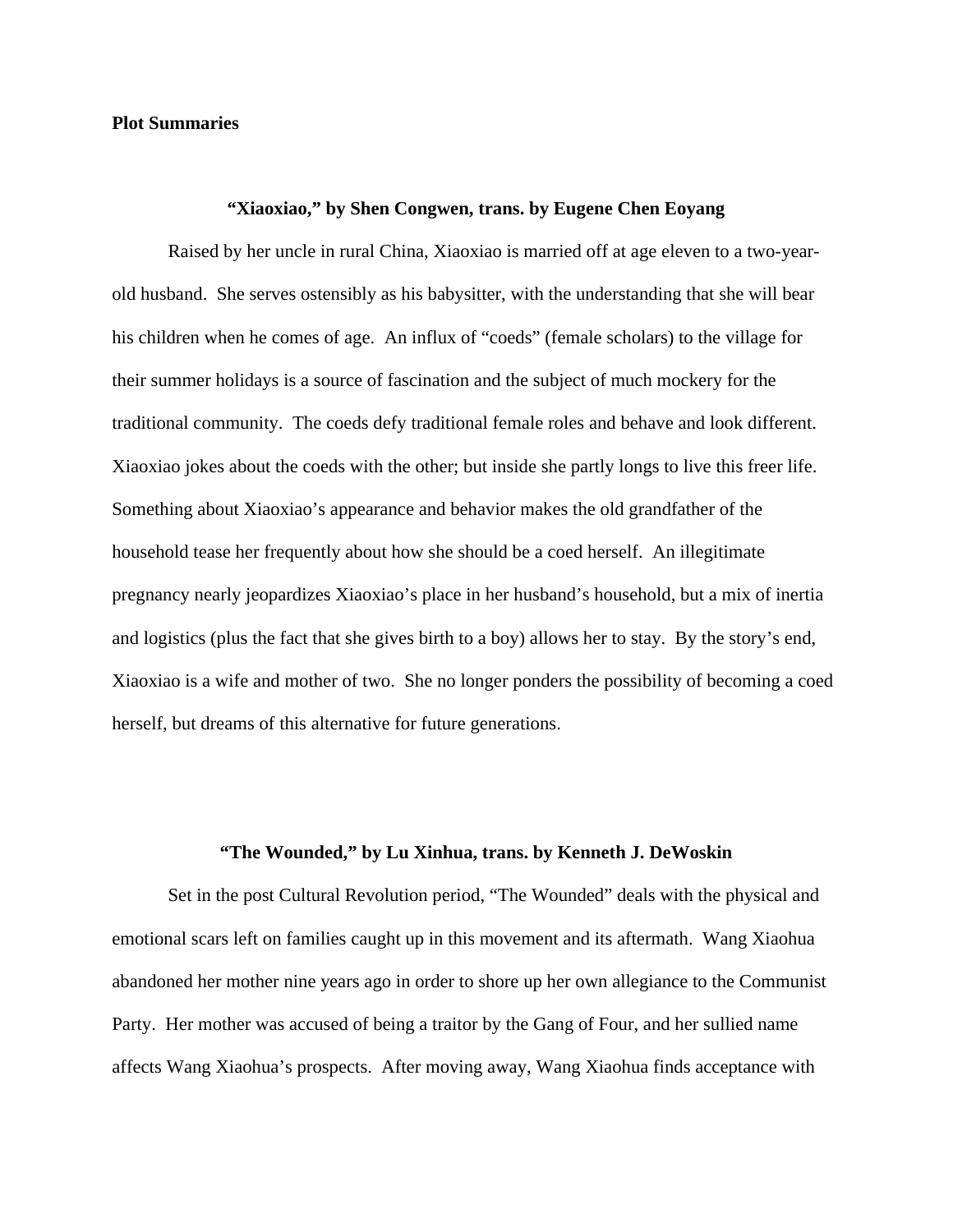her Communist Youth League friends, but still faces certain limitations professionally, politically, and personally because of her mother's situation. Learning that her mother is gravely ill, and that her name has been cleared, Wang Xiaohua takes a train back home, hoping for reconciliation. Filial piety has proven stronger that politics in the end. Alas, she is too late. Her mother dies without seeing her, and Wang Xiaohua is left with bitter regret and lingering questions about her own choices.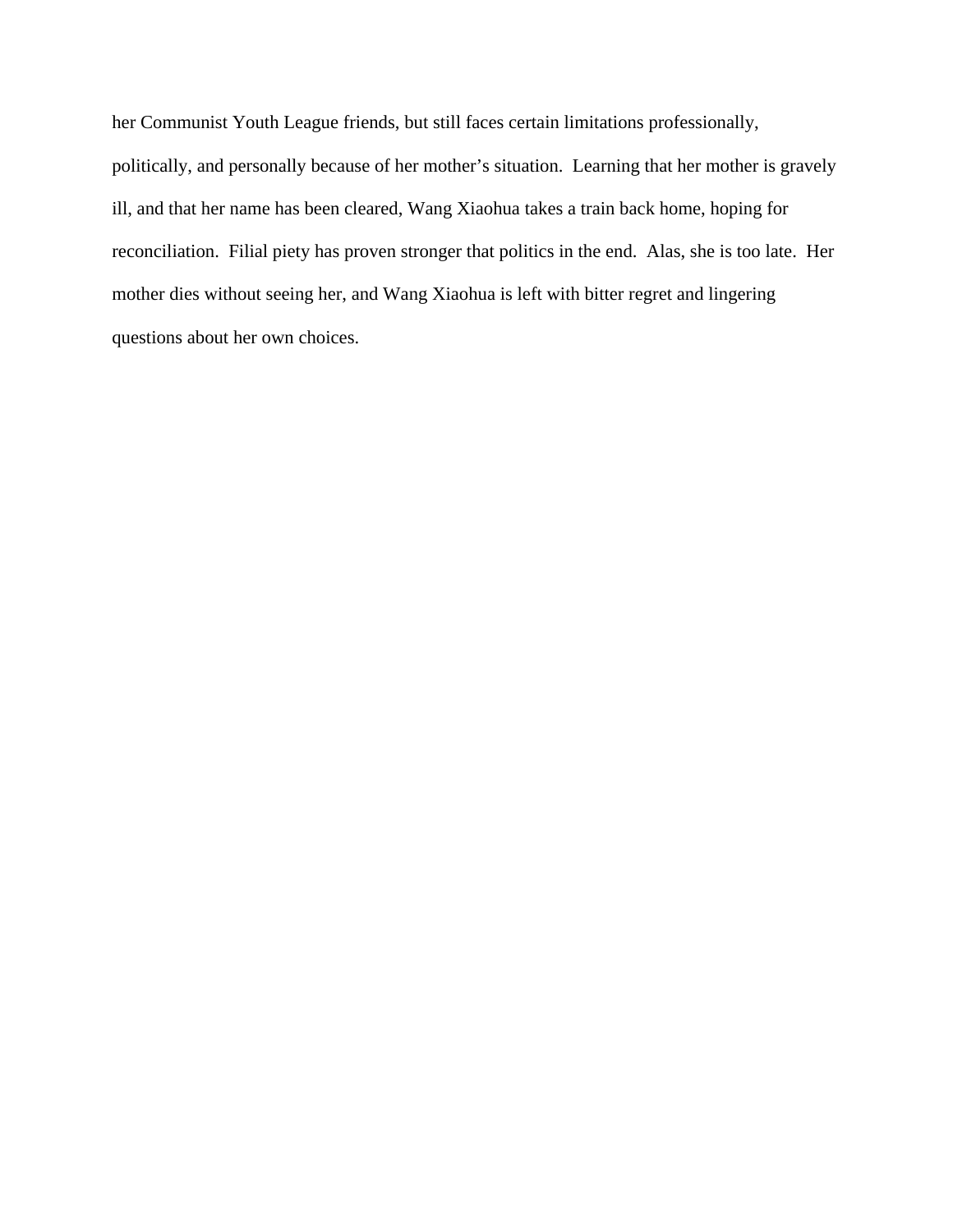#### **Discussion Questions about the Stories, Based on Close-Reading Journals**

*Rather than traditional reading-comprehension questions on the stories, this lesson plan seeks to promote active reading and to elicit student generated questions and comments as they carefully read. In a smallish class, students should be seated in a circle at desks with the text at hand. One student would begin reading "Xiaoxiao" aloud, but could be stopped at any time by a question or comment from the circle; or the student may care to make a comment or pose a question herself. When this first reader is tired of reading, she will turn the reading aloud over to another student, and so on. This could go on for 20 – 30 minutes. In a larger class, it might be better to structure this activity as a partnered reading—with pairs of students sitting together and taking turns reading aloud with the same stop-and-start method. Students would then be instructed to finish reading "Xiaoxiao" for homework, with a pen and reading journal at hand. Journal responses should include questions about the text; comments on character, plot, setting, etc; quotations from the text that seemed meaningful, striking or curious; unknown vocabulary words and their definitions after consulting a dictionary; recognition of themes or other literary motifs; and comments on what the reader might do or feel if facing the circumstances encountered by the characters. All notations should include the appropriate page reference, as they will be the basis for class discussion the next day. These journal responses would be quickly graded (check plus, check, or check minus) in class, based on detail and length of responses. The same process would be followed for the reading of the second story, "The Wounded." What follows are sample questions and comments, with some answers, based on one reader's response to the text.*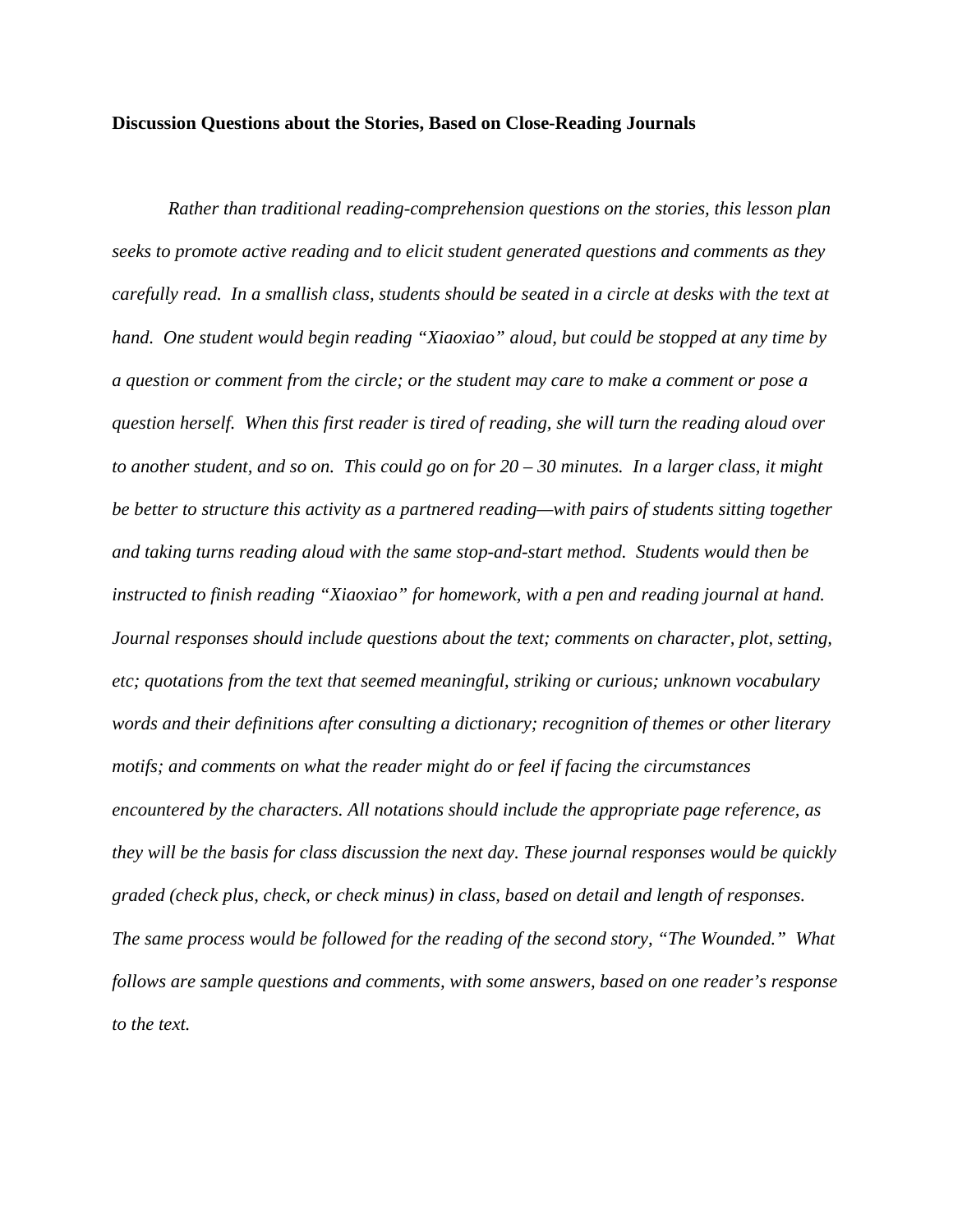## **Sample Journal Response to "Xiaoxiao"**

p. 97

Vocab: palanquin: *A covered litter carried on poles on the shoulders of two to four men.* Obviously arranged marriages are the cultural norm.

"For her, marriage meant simply a transfer from one family to another." *Quote shows how Xiaoxiao feels like a possession of these families, that the decision is out of her hands, and that she is essentially accepting of her situation of being married at age 11.*

That she is to have a 2-year-old husband is a bit of a surprise.

p. 98

Xiaoxiao seems to be more a babysitter than a wife.

"Those who do nothing at all but play / Wind up with bad dreams at end of day." *Quote is an indication of cultural values—productivity is valued; all else is considered nonsense. Xx is considered a dreamer.*

p. 99

"That was a real treat." *Quote describes Xiaoxiao's first look at sunflowers in the a.m., a simple luxury. Xx seems to notice beauty and care about pleasure—in this way she is counter-cultural.* "To speak of summer nights is to dream." *Quote hints that narrator is like Xx, a dreamer.* Vocab: mugwort: *cannot find word in dictionary, must be an herb (like St. John's Wort).* Coeds are different. They wear their hair differently. "Well, in a word, everything seemed out of place with them." *Quote indicates that this difference is viewed negatively.* p. 100

Xiaoxiao is said to be like a coed—she doesn't fit in.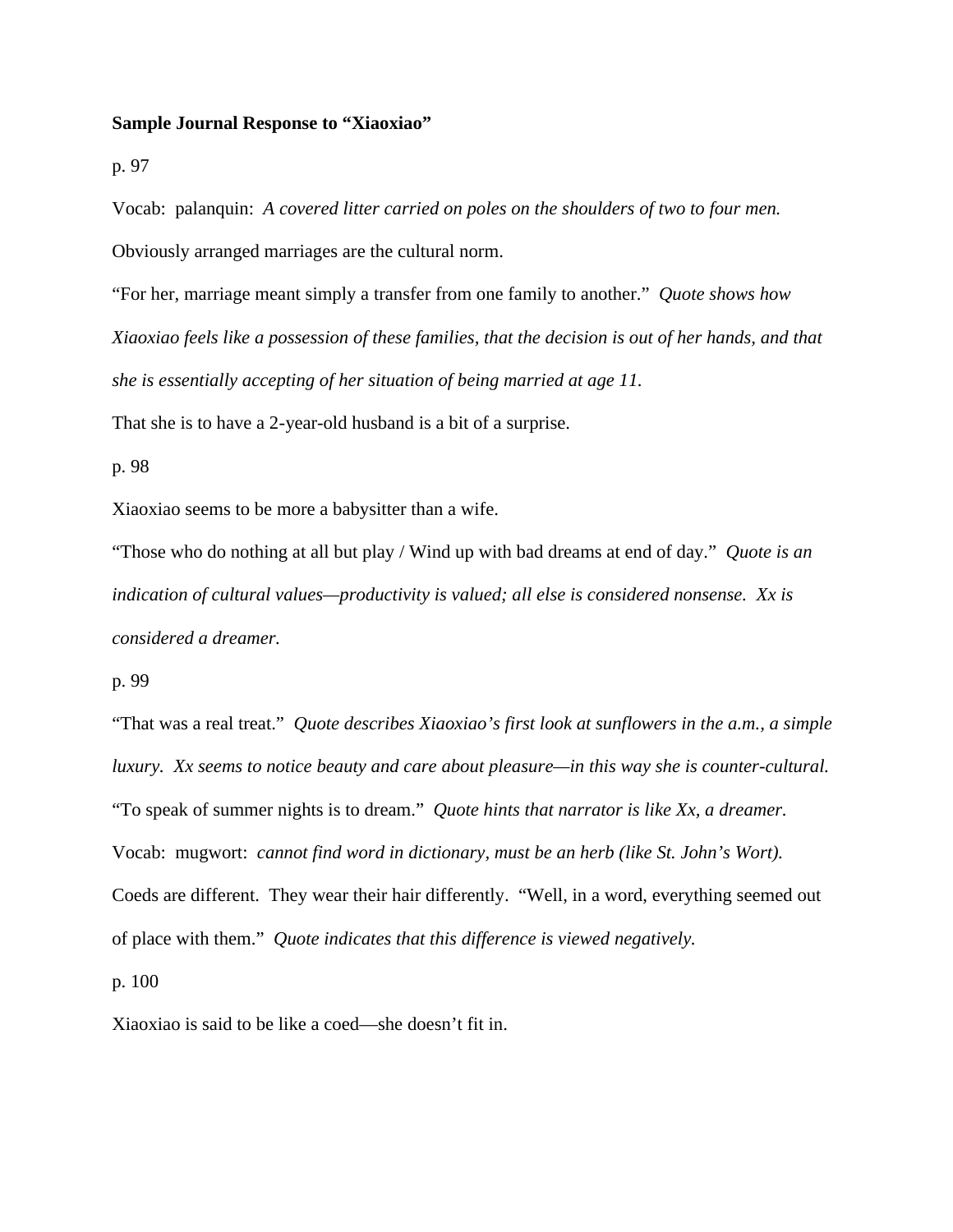"Actually, Xiaoxiao had no idea what was wrong with being a coed." *Quote shows that Xx relates to the coeds and doesn't share all the values of her community.*

Coeds are educated city-dweller, come to country for vacation.

Vocab: innocuous: *harmless*

In the country cars are known as motorized boxes, an apt description.

"They don't tend cattle themselves, but they'll drink cow's milk and sheep's milk like a little calves and little lambs; the milk they buy is canned." *Shows how the farmer feels about the coeds, who live off the land but don't work it. The products they consume come from the land, but seem not to, as they are canned.*

p. 101

"In a word, everything about them is weird, totally different from the lives of farmers, and some of their goings-on are not to be believed." *Expresses disdain, disapproval and shock at the coeds.*

p. 102

Summer means pleasure and relaxation for "city sophisticates," but it means hard work for country folk. This goes a long way in explaining resentment toward the coeds.

pp. 103-104

Motley Mutt makes sexual innuendos that Xiaoxiao doesn't grasp.

"When Xiaoxiao was fourteen, she had the figure of an adult, but her heart was still as unschooled as that of a child." *Quote seems to apply to many fourteen-year-olds today, as well.* p. 105

Xiaoxiao looks at her reflection in a pond to judge how she'd look w/o a braid—like the coeds.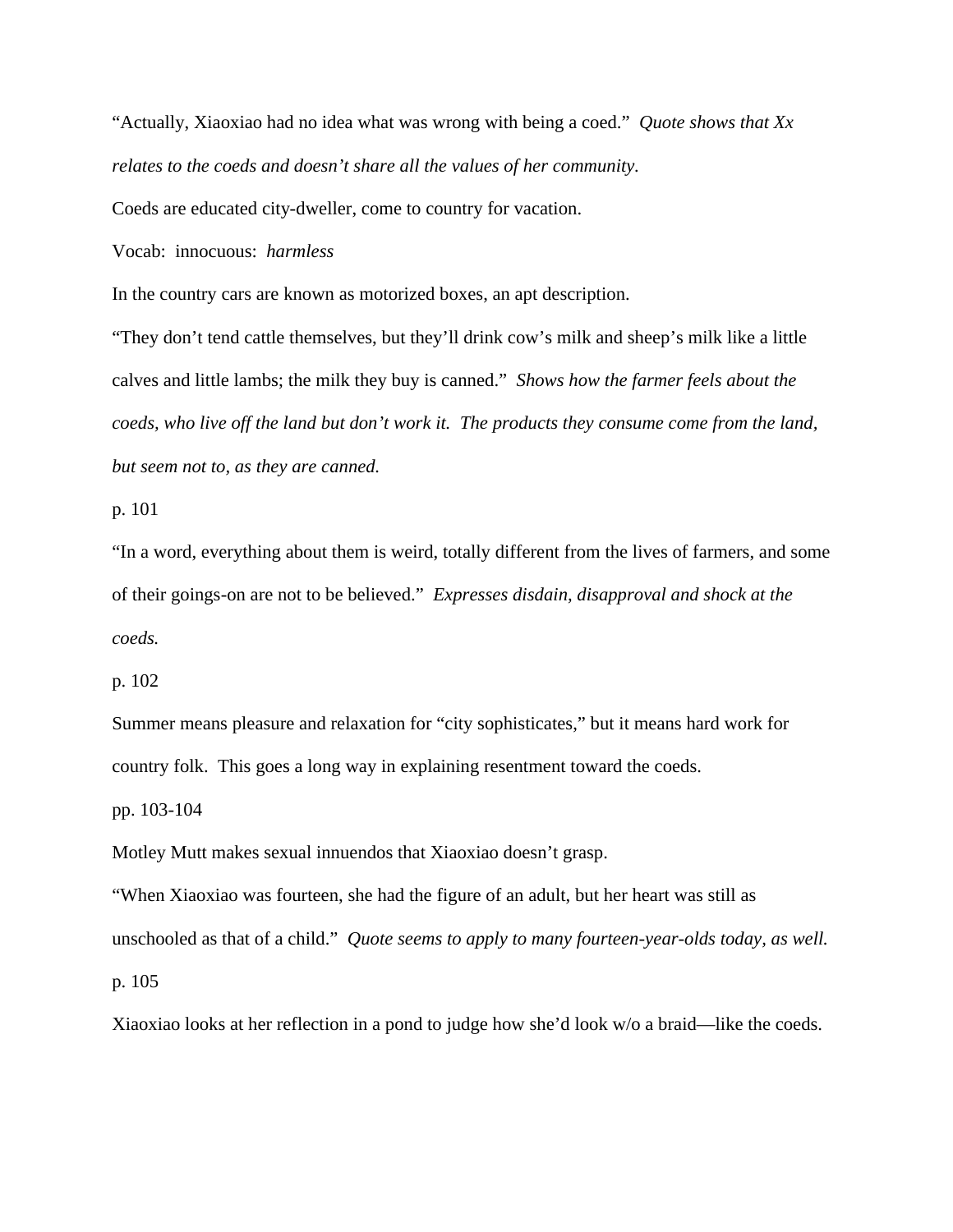"But what is a man compared with a mountain?" *Quote refers to how nature wins out in the end—seems culturally significant to me.*

p. 106

Xiaoxiao begins sexual relationship with Motley Mutt, becomes pregnant.

Re. Motley Mutt: "A big physique gets you into trouble easily, but small courage puts you at a loss as to how to work your way out." *Funny and true.*

p. 107

Motley Mutt leaves.

p. 108

Who are the Bodhisattvas she prays to? A type of Buddha? *Historical background section will answer this question.*

p. 109

"By rights, she should have been drowned, but only heads of families who have read their

Confucius would do such a stupid thing to save their family's honor." *Obviously narrator takes* 

*a dim view of Confucian values.*

"Lately, if one asked who was making up the rules and customs, whether the patriarch or matriarch, no one could rightly say." *A burgeoning feminism? Shows confusion of the time and, perhaps, openness to change.*

But Xiaoxiao is really only saved by fact that her baby is a boy.

p. 110

Xiaoxiao has the last word. In the story's last lines, she dreams of a coed in the family, not her but as a wife for her son.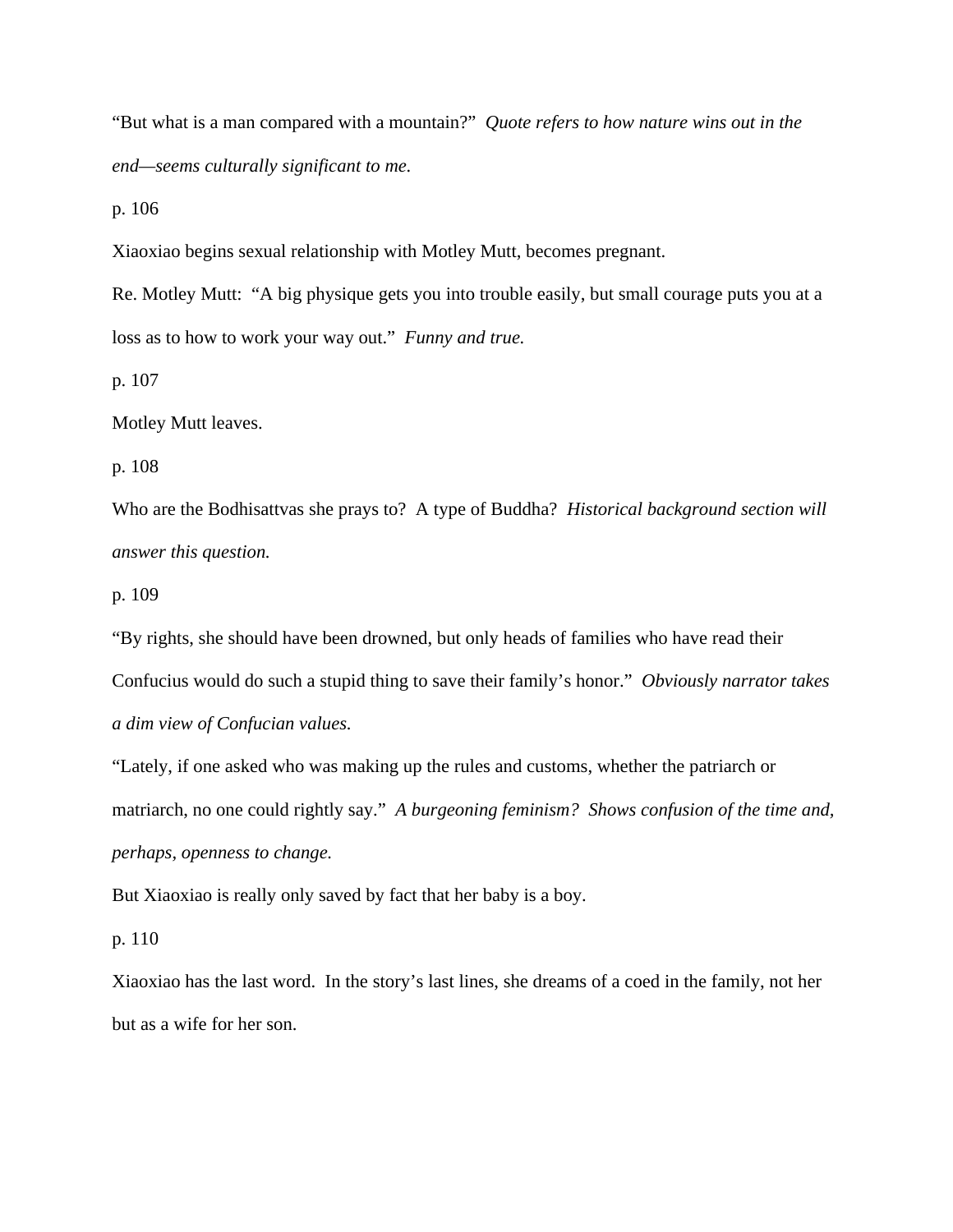#### **Sample Journal Response to "The Wounded"**

p. 592

Wang Xiaohua wears a long, black braid, like Xiaoxiao.

Like Xiaoxiao looking at her reflection in a pond, she looks in a mirror.

WX seems deeply ashamed to be crying—doesn't want anyone to see.

Everyone else on the train seems able to sleep, but not WX. She is not at peace.

p. 593

Need more detail on the Red Guard. *Historical Background section will cover this.*

Wang Xiaohua experiences inner conflict. "She was obliged to listen to both the voices within and without her, criticize her own petit-bourgeois thoughts and feelings, and draw a clear boundary between herself and her mama." *Separation from mother is difficult for her.*

WX is not much older than Xiaoxiao she leaves her family; and for her it is a more painful rift.

p. 594

Meets Su Xiadem on train.

p. 595

"In the embrace of warm, communal living, Xiaohua gradually forgot the family life that had made her suffer so." *This seems almost a typically adolescent experience—the preference for friends over family.*

p. 598

Vocab: Laconic: *terse or concise.*

p. 600

It is 9 yrs. Since she cut ties with her mother. Now she is bound for home.

p.603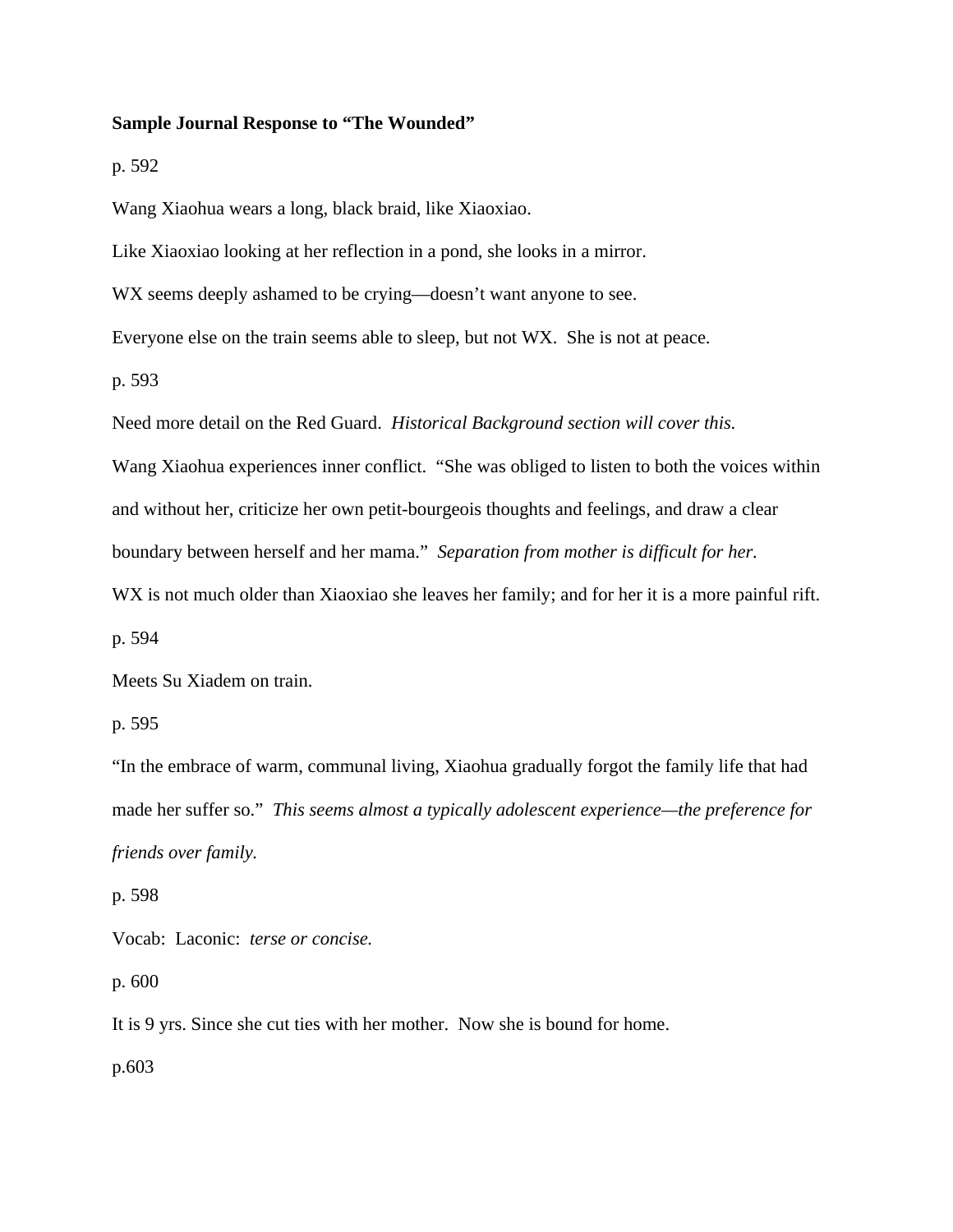Vocab: bund: *a political association.*

p. 604

Wang Xiaohua is still loyal to the party.

WX is less developed as a character than Xiaoxiao—less complex, more a representative (of

misguided party loyalty and subsequent suffering) than a full-fledged person.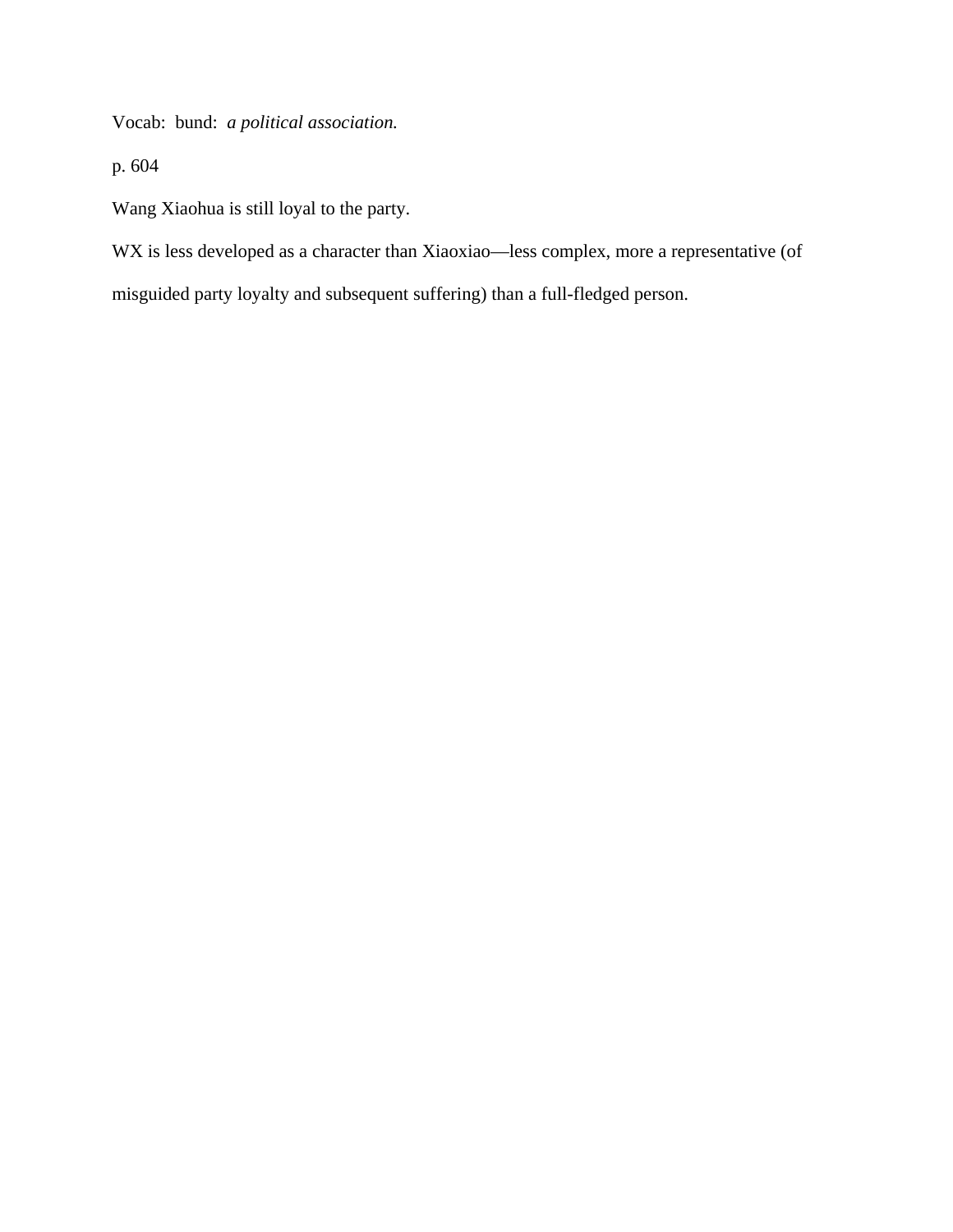## **Themes, Symbols, and other Literary Techniques and Related Activities**

Obviously, from the title of our lesson plan, we believe that mirrors (or ponds) function as symbols of the character's quests for identity in the stories. An activity to focus on this symbol follows:

#### **Magic Mirror**

Ask students to "hold a magic mirror up to Xiaoxiao and Wang Xiaohua." This mirror reveals who the subject was in her past, who she is currently, and who she will become beyond the end of the story. Student should write a brief essay on what each character sees in this magic mirror. In keeping with theme of furthering students' own quests for identity, ask students to now hold the same magic mirror up to themselves and write a brief personal essay.

Long, black braids are worn by both characters and seem to function as symbols of tradition and conservative values. Ask students to consider inward feelings versus outward appearances. To what extent is a long braid reflective of each character's inner self?

One theme common to both stories is the obligations of family. Another is the clash of traditional values with more modern approaches to living. Motherhood is a theme in both stories. Wang Xiaohua is haunted by her abandonment of her mother. Xiaoxiao serves as a mother figure to her young husband before becoming an actual mother. As mother to her husband, she has somewhat of an opportunity to rear him in a way beneficial to herself. Students in our all-girl's school might enjoy writing about or discussing how they would wish to shape their future life partners if they had the same opportunity.

Aphorisms feature strongly in the story "Xiaoxiao." The following activity should help students learn to recognize this literary technique and see its benefit to storytelling.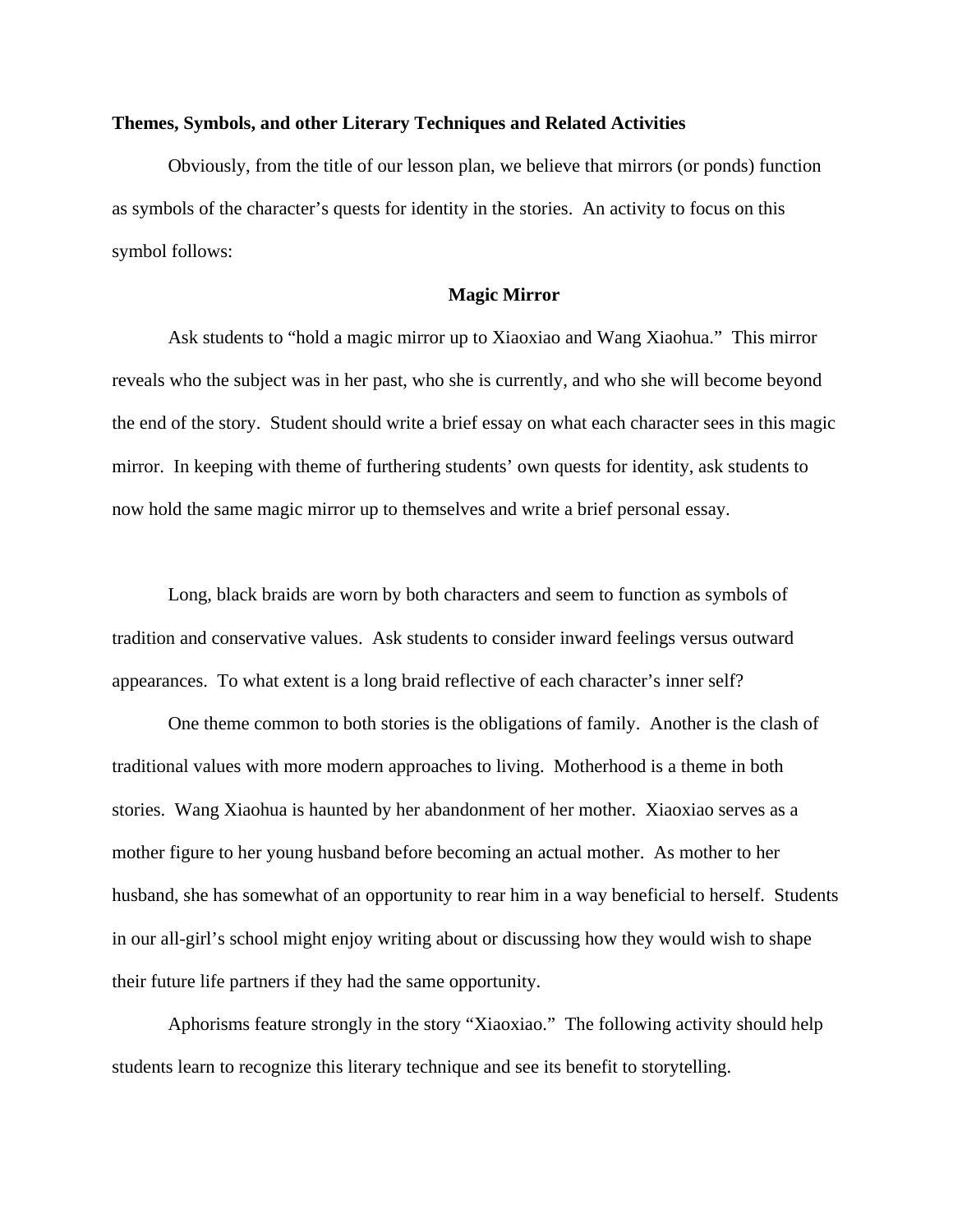# **Finding Aphorisms in "Xiaoxiao."**

Explain to students that an aphorism is a short statement of truth or opinion; an adage. Ask them to form small groups and hunt for aphorisms in "Xiaoxiao." One group member reports back at the end of the allotted time, and aphorisms and their page references are listed on board or on an overhead. Then the whole class considers each aphorism in turn and jots down what it means in terms of the story and how it might apply today to our modern lives. After each silent writing time, their findings are discussed.

*Aphorisms in "Xiaoxiao."*

- *1. "Those who do nothing at all but play / Wind up with bad dreams at end of day." (p.98)*
- *2. "To speak of summer nights is to dream." (p. 99)*
- *3. "In the country, one day is like any other day in the world: they change only with the season." (p. 102)*
- *4. "But what is a man compared to a mountain?" (p. 105)*
- *5. "A big physique gets you into trouble easily, but small courage puts you at a loss as to how to work your way out." (p. 106)*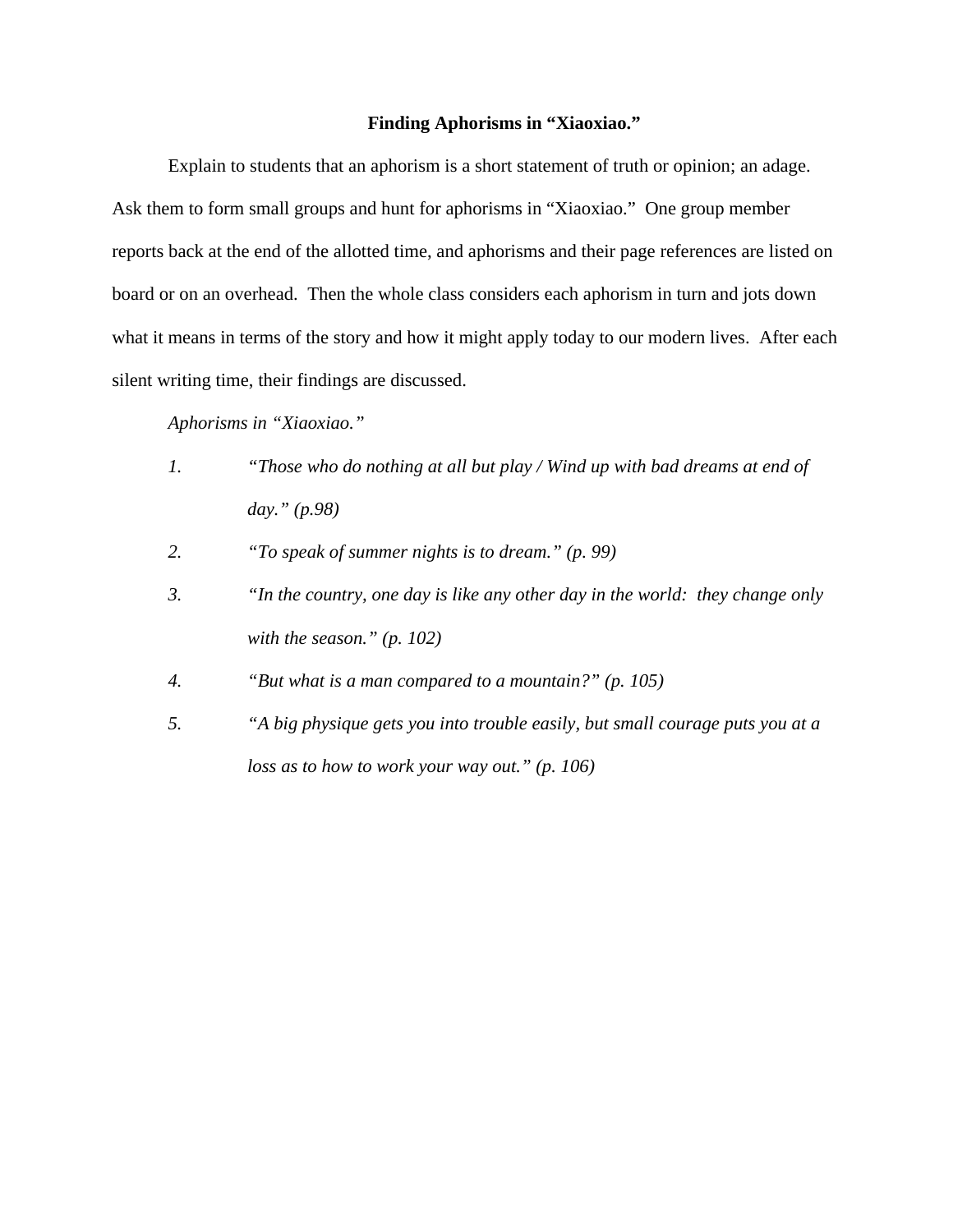# **Activity**

#### **Scroll-Writing**

The following quotes are taken from The Book of Filial Piety for Women, attributed to Nee Zheng (ca. 730), trans. by Patricia Buckley Ebrey, and written as an instructive text for girls and a companion to Confucius's Book of Filial Piety. Divide class into thirds and have each third focus on one particular quote. Quotes should be mounted on large paper scrolls on walls of class. In turns, students should jot down their thought on what the quote means, how it applies to the stories "Xiaoxiao" and "The Wounded", and how, if at all, it applies to contemporary life. "Conversations" about the quotes can take place on paper. Once everyone has had a turn to write on the scroll, the teacher can review key points from each scroll with the class at large. The quotes:

- 1. " The husband is heaven. Can one not be devoted to him? A wife acts first to extend her love broadly, then her husband will not forget to be filial to his parents. She sets an example of rectitude and virtue, and her husband enthusiastically copies it."
- 2. "Let me comment on the way a woman serves her husband. From the time her hair is arranged and she meets him [during the wedding ceremony], she maintains the formality appropriate between an official and ruler. When helping him wash or serving him food, she maintains the reverence appropriate between father and child. When reporting her comings and goings, she preserves the manner appropriate between siblings."
- 3. "Anyone who is a mother needs to understand the ritual properties. Get along with your child through kindness and love. Offer a model to your child by being stern and correct."

Source: Under Confucian Eyes; Writings on Gender in Chinese History, ed. By Susan Mann and Yu-Yin Cheng, University of California Press, 2001, pp.47-70.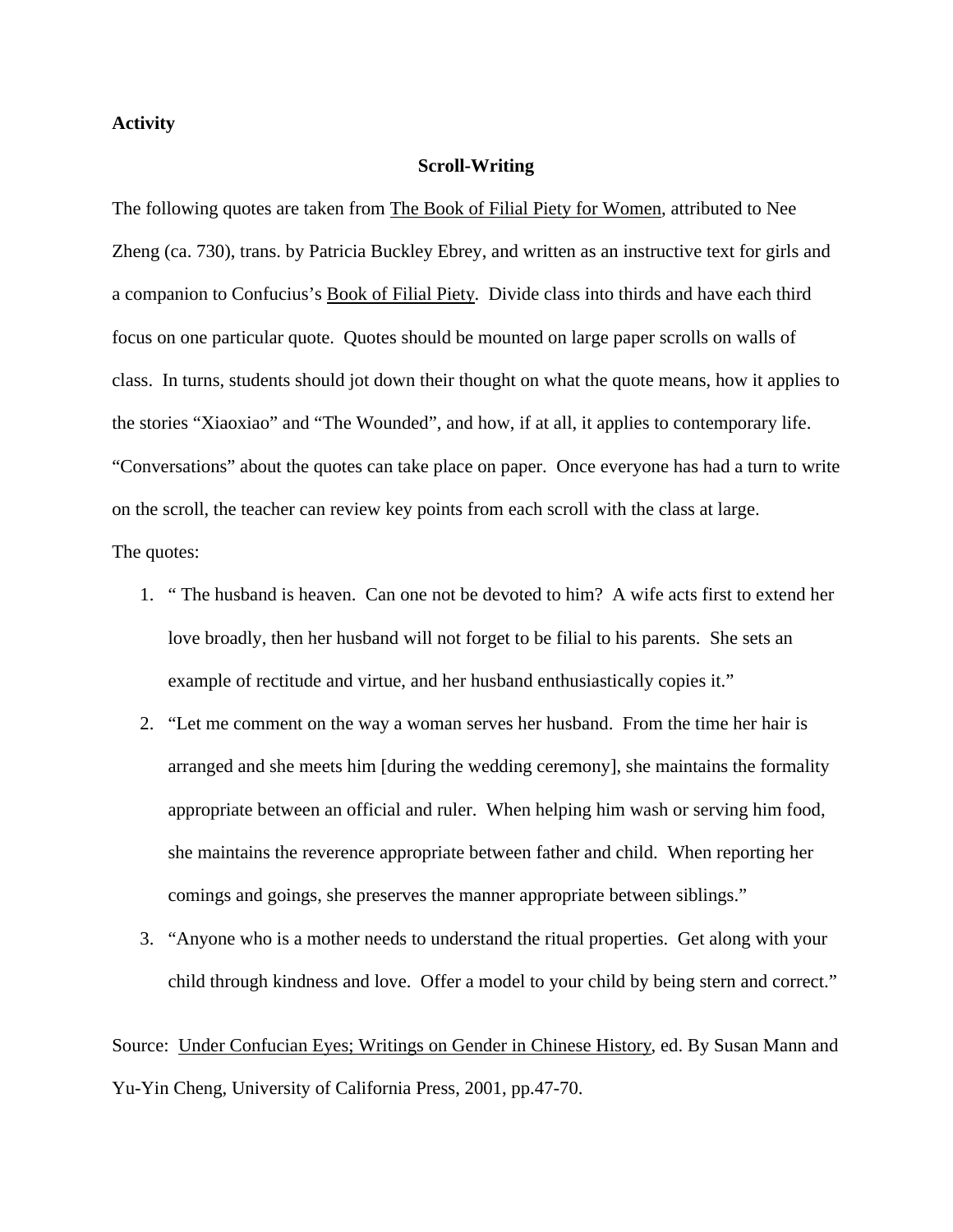# **Other Literary Works**

Works from a variety of genres fit well into this lesson plan's focus on women's roles and identity. Here are some good matches:

- "Who's Irish?," short story by Gish Jen in Who's Irish?, Vintage Books, 1999.
- The Awakening, novel by Kate Chopin.
- Medea, drama by Euripedes.
- No More Masks; An Anthology of Poems by Women, ed. By Florence Howe and Ellen Bass, Anchor Books, 1973 (many poems in this anthology would work well).